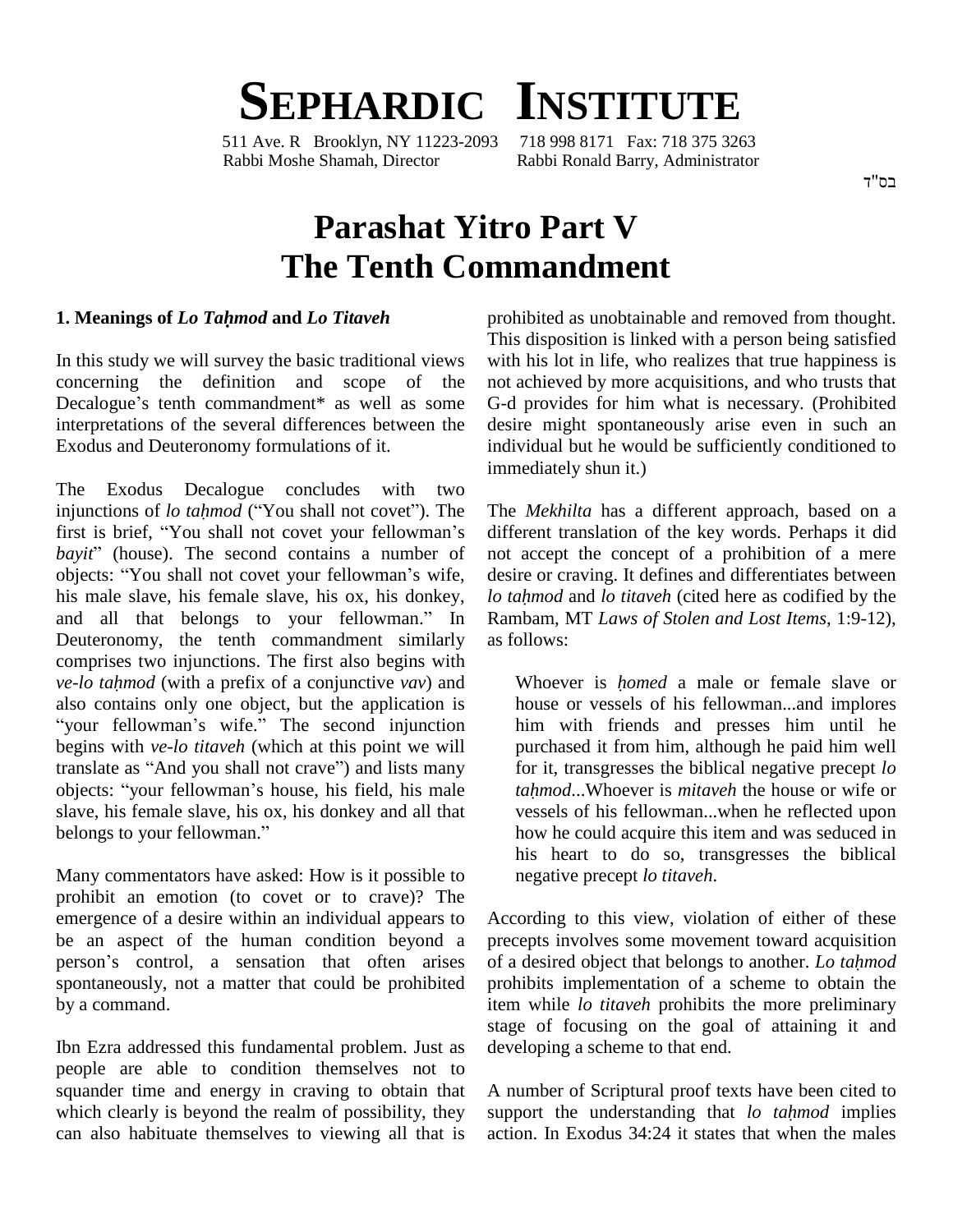go on their pilgrimage to the central sanctuary three times a year there will be no cause to worry about cra go on their pilgrimage to the central sanctuary three  $\gamma$ itimes a year there will be no cause to worry about cr<br>their land's safety אָמּ אֲרִצְּךָ בַעֲלֹתְךָ לֵכְאוֹת אֶת אַר a year there will be no cause to worry about cravin and's safety  $\eta$ אָת אַרְצְּךָ בַעֲלֹתְךָ לֵכְאוֹת אֶת (Num<br>קָנֵי ה' [Num] (לֹא יַחְמד אִישׁ אֶת אַרְצְּךָ בַעֲלֹתְךָ לִרְאוֹת ("no man will yahmod your land when you fheir land's safety וְלֹא יַחְמד אִישׁ אֶת אַרְצְּךָ בַעֲלֹתְךָ לַרָאוֹת אֶת (Nun יְלֹא יַחְמד אִישׁ הָוֹ<br/>o man will yahmod your land when you the d $g\bar{o}$ to appear <br/>before Hashem your G-d''). The יְהֶם  $\bar{g}$ פְּנֵי ה' אֱלֹקֶיך ("no man will *yahmod* your land when you the d<br>go to appear before Hashem your G-d"). The  $\frac{1}{2}$ referring to appear before Hashem your G-d"). The *קהם*<br>argument is that if *yahmod* only means "covet," and sate referring to a desire in one's heart, it would be stating well in that the land of Israel is not desirable, surely not the intention of the verse. The divine guarantee assures that no one will appropriate the land while the males are away (*Mekhilta*).

alternate interpretation. The landowner is being told regarding another's wife, he proposes, is not that while away on the pilgrimage he would not have to worry about the safety of his land (although it may be desirable), for outsiders will be so respectful or fearful of him (and the other Israelites) that the whore<br>emotion of desiring it will not arise in their hearts. his<br>(This is somewhat analogous to Ibn Ezra's anim emotion of desiring it will not arise in their hearts. explanation of how a person may condition himself to prevent a forbidden desire welling up within him.)

Ibn Ezra himself posited that *<sup>h</sup>-m-d* sometimes means desiring and sometimes means appropriating and must be judged from the context.

Some commentators have veered from the above interpretations, claiming they did not fully capture the middle path in translating *lo tahmod*. They understand straightforward, intended meaning of the Decalogue verses and have proffered other distinctions between straightforward, intended meaning of the Decalogue it as reverses and have proffered other distinctions between that is *tahmod* and *titaveh*. The Malbim interprets *lo tahmod* pointing as referring to the desire that is stirred by visual tahmod and titaveh. The Malbim interprets lo tahmod pointing to action. According to them, the Torah is as referring to the desire that is stirred by visual prohibiting the intention to act to acquire the object of contact *m-d* often appears with the meaning of something that which the *h-m-d* verb does not refer to the actual is a delight to the eyes in a context that does not abide a connection to an action. Consider these verses: the trees G-d had sprout in Eden are described as *nehmad* a connection to an action. Consider these verses: the the trees G-d had sprout in Eden are described as *nehmad* approximate approximate to the sight" [Gen. 2:9]); Esau's and garments that Rebekah dressed Jacob in were fields and stole them, houses, and took them" (Mic. lemareh ("pleasant to the sight" [Gen. 2:9]); Esau's and t<br>garments that Rebekah dressed Jacob in were fields<br>described as *hahamudot* ("choicest" [27:15]); the 2:2); possessions that would be taken from the evildoers described as *hahamudot* ("choicest" [27:15]); the 2:2); "Va'ehmedem and I took them" (Josh. 7:21).<br>possessions that would be taken from the evildoers<br>included *karme hemed* ("attractive vineyards" [Amos If *h-m-d* include possessions that would be taken from the evildoers<br>included *karme hemed* ("attractive vineyards" [Amos If *h-r*,<br>5:11]); the slaying included *mahamadde* '*ayin* ("those inten included *karme hemed* ("attractive vir<br>5:11]); the slaying included *mahamad*<br>pleasing to the sight" [Lam. 2:4]).

*Lo titaveh*, on the other hand, the Malbim defines as referring to inner longings and cravings, connected to one's imaginations, as illustrated in the following verses: יְהָאסַפְסֻף אֲשֶׁר בְּקִרְבּוֹ הָתְאַוּוּ תַּאֲוָה...וַיֹּאמְרוּ מִי יַאֲכִלֵנוּ  ˎʕ (ìThe riffraff in their midst had <sup>a</sup> gluttonous בֶּשֶׂר ("The riffraff in their midst had a gluttonous<br>craving…and said, who will give us meat to eat?" בְשֶׂר ("The riffraff in their midst had a gluttonous craving...and said, who will give us meat to eat?"<br>[Num. 11:4]); כִּי תְאֲנֶהְ נַפְשְׁךָ לָאֱכל בָּשָׂר ("when you have the deep urge to eat meat" [Deut. 12:20]); יִיתְאֲנֵה דַוִד  $[Num. 11:4]$ ; כי תְאוָה נפָשֶׁך לָאֱכל בּשׂר ("when you have m. אָי תְאַנֶּה נַפְשְׁךָ לָאֱכל בָּשֶׂר); יִחְאֵנֶה בִּיִּשְׁךָ לִאֱכל בִּשֶׂר); זיִאֲמֶה דָוִד<br>leep urge to eat meat" [Deut. 12:20]); זיִאמַר מִי יַשְׁקֵנִי מַיִּם מִבּאר בֵּית the deep urge to eat meat" [Deut. 12:20]); יַיִּתְאֲוֶה דְוִד<br>יַאמַר מִי יַשְׁקֵנִי מַיִם מִבּאר בֵּית לֶחֶם ("David felt a craving and said 'who could get me water to drink from the יַאמֵר מִי יַשְׁקֵנִי מַיִם מְבַאר בֵּית לֶחֶם ("David f<br>and said 'who could get me water to dr<br>well in Bethlehem''' [2 Sam. 23:15]).

are away (*Mekhilta*).<br>
The *Mekhilta*<sup>'</sup>*s* proof text has been countered with an toward another's possessions. The prohibition The *Mekhilta*'s proof text has been countered with an toward another's possessions. The proh This distinction leads the Malbim to a novel answer to the question as to why Deuteronomy employs *lo* This distinction leads the Malbim to a novel answer to the question as to why Deuteronomy employs *lo tahmod* in framing the prohibition toward another's wife and *lo titaveh* in articulating the prohibition tahmod in framing the prohibition toward another's<br>wife and lo titaveh in articulating the prohibition<br>toward another's possessions. The prohibition wife and *lo titaveh* in articulating the prohibition<br>toward another's possessions. The prohibition<br>regarding another's wife, he proposes, is not addressed in the first instance to the general sensual urge in itself. Rather, it is directed to the particular instance of a specific married woman, the thought of whom may be an object of delight to a man and stir his desire. Regarding house, field, servants and whom may be an object of delight to a man and stir<br>his desire. Regarding house, field, servants and<br>animals, however, *lo titaveh* addresses a person's general urge for ownership, wealth and various material needs, regardless of the delight he may have in a particular object.

> A number of scholars, recognizing the frequent close connection in scriptural usage between *<sup>h</sup>-m-d* and an A number of scholars, recognizing the frequent close<br>connection in scriptural usage between  $h$ -m-d and an<br>appropriating action, while also recognizing the root's basic meaning of the emotion of desire, have taken a appropriating action, while also recognizing the root's<br>basic meaning of the emotion of desire, have taken a<br>middle path in translating *lo tahmod*. They understand it as referring to a step beyond mere desire, but a step middle path in translating *lo tahmod*. They understand<br>it as referring to a step beyond mere desire, but a step<br>that is still before action – an intermediate state pointing to action. According to them, the Torah is prohibiting the intention to act to acquire the object of pointing to action. According to them, the Torah is<br>prohibiting the intention to act to acquire the object of<br>one's desire. Consider the following statements in prohibiting the intention to act to acquire the object of one's desire. Consider the following statements in which the  $h$ -m-d verb does not refer to the actual appropriating (an attached verb refers to perpetrating the action) but it points to a step just before appropriating (an attached verb refers to perpetrating<br>the action) but it points to a step just before<br>appropriation: "*Lo tahmod* the silver and gold on them the action) but it points to a step just before appropriation: "*Lo tahmod* the silver and gold on them and take it for yourselves" (Deut. 7:25); "*Vehamdu* appropriation: "*Lo tahmod* the silver and gold on them<br>and take it for yourselves" (Deut. 7:25); "*Vehamdu*<br>fields and stole them, houses, and took them" (Mic. and take it for yourselves" (Deut. 7:25); "Vehamdu 2:2); "Va'ehmedem and I took them" (Josh. 7:21).

intention to take the object of his desire  $-$  but before action, the Exodus 34:24 verse translates smoothly, stating that nobody will have the intention to appropriate your land although they may, indeed, desire it. They will be aware it is not within the realm of achieving.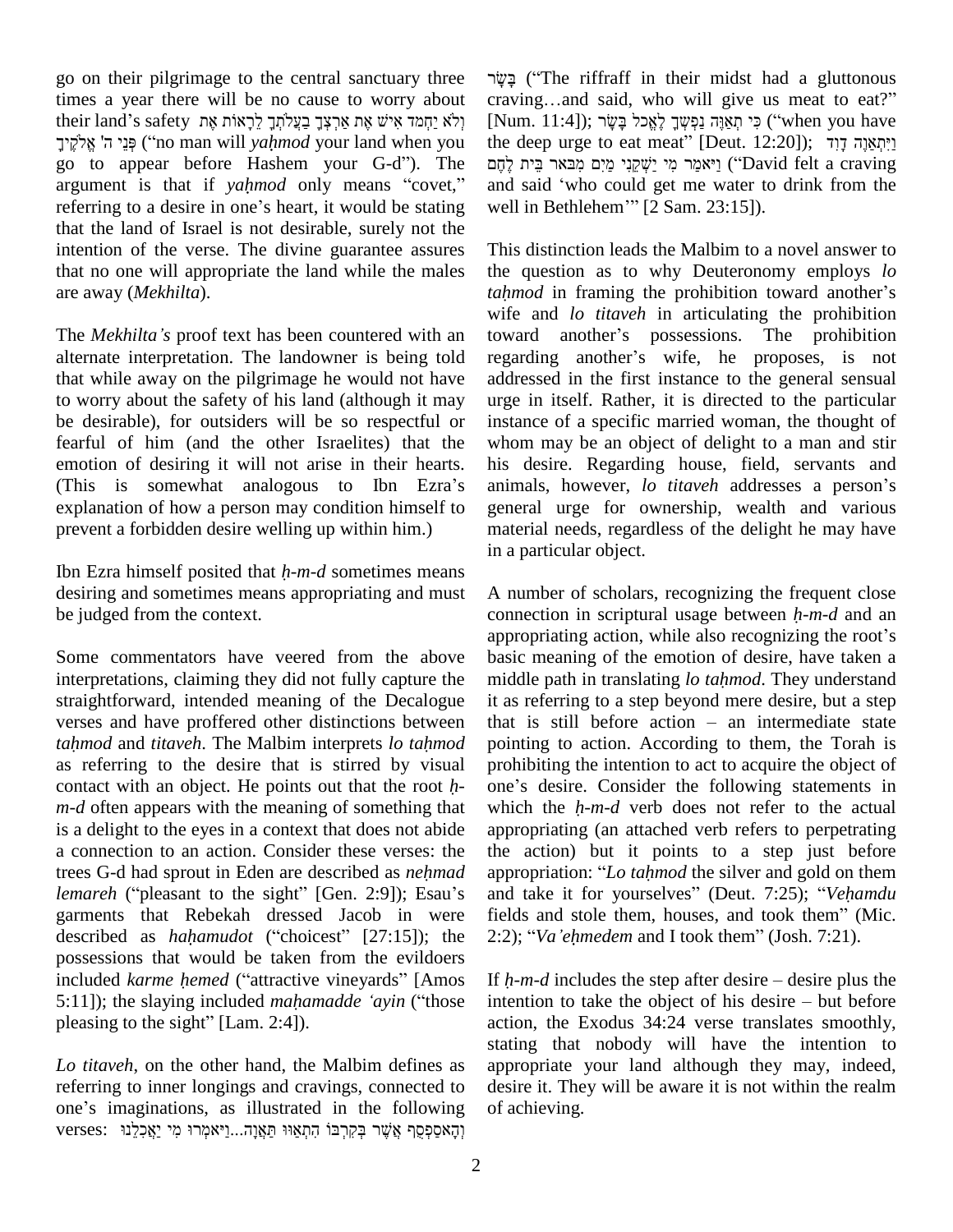Some halakhic authorities have considered the above distinctions between *lo tahmod* and *lo titaveh* as unconvincing, and take the two as virtually synonymous. A problem they cite with the Rambam's distinction between the two is the following: How is it *HaTar*<br>possible that the Deuteronomy prohibition regarding<br>possessions – *lo titaveh* – is stricter (prohibiting an Regard possible that the Deuteronomy prohibition regarding earlier stage of contemplation) than that regarding possessions  $-$  *lo titaveh*  $-$  is stricter (prohibiting an earlier stage of contemplation) than that regarding another's wife, a more serious transgression? (See *Sefer Misvot Gedolot*).

### **2. Further Regarding Variations**

The classical commentators have not provided a compelling explanation to the basic questions concerning the variations between the two formulations of the tenth commandment. Perhaps the question most often asked is why in Exodus does the first of the two injunctions specify the house of one's fellowman, and only his house, relegating his wife to the second injunction together with his slaves, animals fellowman, and only his house, relegating his wife to comm<br>the second injunction together with his slaves, animals adulte<br>and "all that belongs to your fellowman," while in another Deuteronomy the first injunction is devoted to the and "all that belongs to your fellow<br>Deuteronomy the first injunctio<br>wife of one's fellowman?

Ibn Ezra, assuming that the Exodus formulation was first, suggested that G-d placed "house" first because in the proper lifestyle, young men should first acquire The E<br>a house before getting married.\*\* Accordingly, explar<br>coveting another's wife was placed in the second follow a house before getting married.\*\* Accordingly, explanation. The first item mentioned is "house" injunction. In Deuteronomy, Moses, exercising the latitude granted him in reviewing the Decalogue, placed the "wife" prohibition first because he saw the young men caring more about getting married. But "household," and refers to all that belongs to a person. this law is not addressed only to young men thinking about a home and marriage. In any event, this interpretation is overly dependant on variable societal norms and individual psychology.

As we pointed out in our study *On Decalogue Variants*, it appears that the Deuteronomic version of the Decalogue was first and the Exodus formulation followed, expounding words and concepts of the former for further exposition and expansion. It appears that there is a support for this thesis in the variations of the tenth commandment as concerns the listing of items that belong to a man. A Ugaritic cuneiform tablet dated to no later than the 12th century B.C.E., and probably earlier, contains a cuneiform tablet dated to no later than the 12th idealise<br>century B.C.E., and probably earlier, contains a stressi<br>general list of a man's possessions. The order and prohib

specification of items is exactly the same as in the Deuteronomy formulation. Other evidence has also been found indicating that this was the standard list of possessions in the ancient Near East (see *Olam HaTanakh*).

Regardless of which interpretation is accepted, the reason that this commandment is included and was<br>placed at the end of the Decalogue appears to be<br>apparent. It is a bastion of support to the "between placed at the end of the Decalogue appears to be apparent. It is a bastion of support to the "between man and man" precepts, an ever timely precautionary measure serving to inhibit violation of the previous commandments.\*\*\* One who violates the tenth commandment is on a path that may lead to violation of one or another of those prior precepts; indeed, violation of each of the previous four usually begins with violation of the tenth.

Some have seen it as more directly addressed to commandments seven and eight, the prohibitions of adultery and stealing. The Deuteronomy order of another's wife followed by his house and other objects corresponds smoothly to adultery and stealing. This also explains use of a different term for each category: *lo tahmod* for the command against adultery and *lo titaveh* for the command against stealing.

The Exodus order of the objects of *lo tahmod* requires The Exodus order of the objects of *lo tahmod* requires explanation. The first item mentioned is "house" The Exodus order of the objects of *lo tahmod* requires explanation. The first item mentioned is "house" followed by "wife" and then the other objects, explanation. The first item mentioned is "house"<br>followed by "wife" and then the other objects,<br>concluding with "and all that belongs to your followed by "wife" and then the other objects,<br>concluding with "and all that belongs to your<br>fellowman." It is likely that in this context *bayit* concluding with "and all that belongs to your<br>fellowman." It is likely that in this context *bayit*<br>(basically "house") takes on the expanded meaning of fellowman." It is likely that in this context bayit (basically "house") takes on the expanded meaning of beginning with the broad general statement followed<br>by stating the particulars. In this view, the prohibition<br>of another's wife is actually the first to be itemized, by stating the particulars. In this view, the prohibition similar to what is stated in Deuteronomy.

If *lo tahmod* is taken as prohibiting an act or an intention to act, while *lo titaveh* refers to the more fundamental desire, and the Deuteronomy formulation is first, an aspect of the relationship between the Exodus and Deuteronomy formulations may be explained as follows. Deuteronomy, with *lo titaveh* for possessions, is the more fundamental and idealistic. The Exodus version is more practical, stressing the connection to, and expanding upon, the prohibition to engage in stealing. The repetition of *lo*